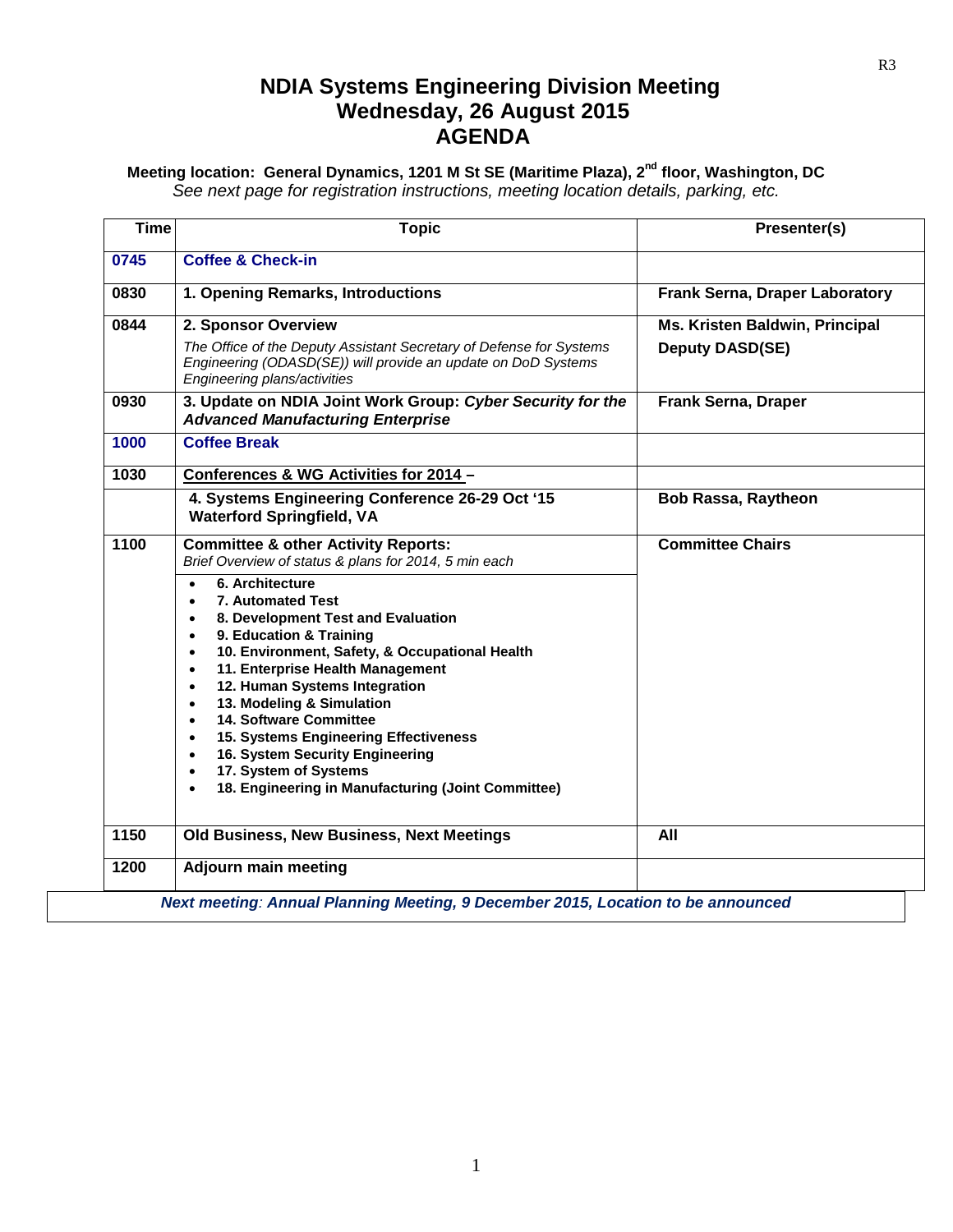# **SE Division Meeting Logistics**

## **Meeting, Registration & Security Clearance Instructions**

NOTE: Meeting location is the General Dynamics offices, Maritime Plaza I, 1201 M St SE, Washington, DC. The nearest Metro stop is Washington Navy Yard, which is at  $1<sup>st</sup>$  & M St, or 12 of those shorter blocks (but still a good hike!)

There is pay parking available at the General Dynamics facility.

You must enter the building through the parking lot entrance. There is a security guard and a photo ID will be required; company ID will suffice.

Receptionist phone number if you need assistance is 202-454-2900

There is no registration fee for the meeting.

We will be using a registration form for this meeting and there is no fee. Visit Requests and Security Clearances are not needed. The link will be posted shortly before the meeting. Please register for the meeting by going to the NDIA Meetings & Events Site when it is posted or fax the attached registration sheet. <http://www.ndia.org/MEETINGS/Pages/default.aspx>

For additional information, please contact Adrienne White at NDIA AWhite@NDIA.ORG, 703-247-2570

Committee Meetings being held in conjunction with the full SE Division Meeting are shown on the following pages. All Systems Engineering Division members are invited and welcomed to participate in any of the Committee meetings.

*See following pages for Committee Meetings*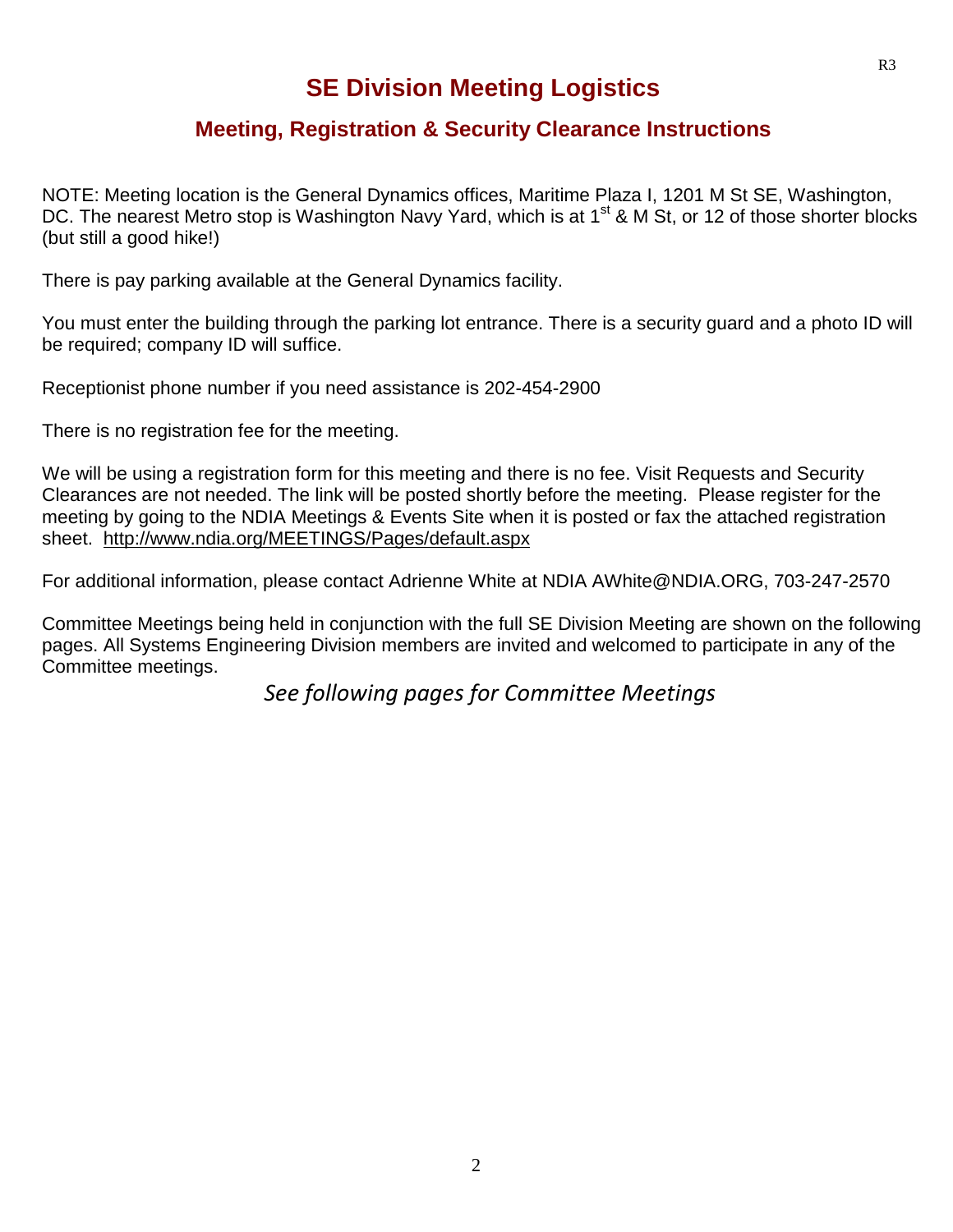# **NDIA Systems Engineering Division Committee Meetings**

*All final Agendas will be provided onsite*

*NOTE: Visit Requests are not needed to attend the Committee meetings, please see general instructions. Meetings that are held on a day other than the NDIA SE Division meeting day are shown in red.*

**+++++++++++++++++++++++++++++++++++++++++++++++++++++++++**

# **Modeling & Simulation Committee**

Committee Chairs: Dr. Jim Coolahan, JHU/APL; Jeff Bergenthal, JHU/APL.

**Date, Time Location**

**++++++++++++++++++++++++++++++++++++++++++++++++++++++++**

## **Architecture**

Committee Chairs: Curtis Potterveld, Boeing; Dr. Steve Dam, Spec Innovations

**Date, Time Location**

**+++++++++++++++++++++++++++++++++++++++++++++++++++++++++**

### **System Of Systems**

Committee Chairs: Dr. Judith Dahmann, MITRE; Rick Poel, Boeing **Date, Time Location**

**+++++++++++++++++++++++++++++++++++++++++++++++++++++++++**

**System Security Engineering**

Committee Chair: Holly Coulter OSD Liaisons: Melinda Reed, DASD(SE) and Mitch Komaroff, DoD CIO

> **Date, Time Location**

**++++++++++++++++++++++++++++++++++++++++++++++++++++++++**

## **Education and Training**

Committee Chairs: Dr. John Snoderly, Government Co-Chair, Defense Acquisition University, Dr. Don Gelosh, Academic Co-Chair, Worcester Polytechnic Institute, Dr. Ken Nidiffer, Industry Co-Chair, Software Engineering Institute